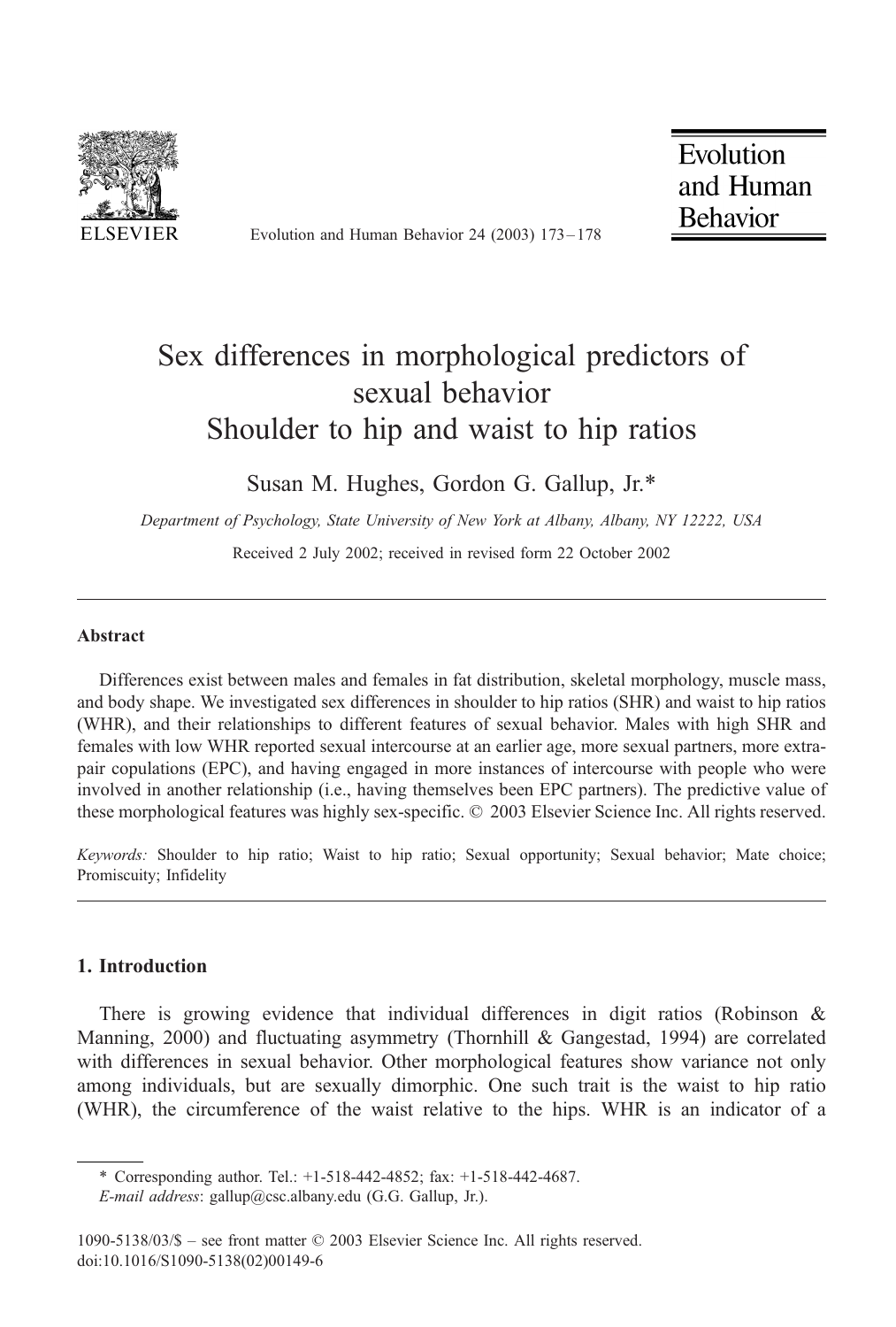female's hormonal profile and reproductive status and is linked to such things as age, fecundity, and the capacity to sustain pregnancy and nurse a child (Singh, 1993). Another sexually dimorphic feature is shoulder to hip ratio (SHR), the circumference of the shoulders relative to the hips. Broad shoulders and narrow hips tend to be a masculine trait related to testosterone (Kasperk et al., 1997).

In the present study, we examined WHR and SHR and their relationship to different aspects of sexual behavior in males and females.

# 2. Methods

Undergraduate students (56 females and 60 males) from the State University of New York at Albany participated in this study, which was approved by the University Institutional Review Board. Mean age was 19.6 years (S.D. = 2.8), range 18–44. Subjects were not informed about the purpose of the study.

Subjects first completed an anonymous questionnaire concerning their sexual history. Two subjects reported being homosexual, three had children, and four were married; each of these subgroups was too small for separate analyses.

Circumference of the shoulders, waist, and hips was measured to the nearest 0.5 cm with an anthropometric fiberglass body measuring tape by someone who was blind to the questionnaire responses. Waist circumference was measured at the level of the umbilicus as the smallest girth between the rib cage and iliac crest. Hip circumference was defined as the greatest distance around the hips and buttocks, a measure of the largest girth between the waist and thigh. Shoulder circumference was taken at the greatest width of the shoulder blades, while the subject stood with arms relaxed to the sides. Two subjects who had broken bones associated with these traits were excluded. None indicated being pregnant. Each trait was measured twice and remeasurement reliability was high: shoulders  $(r = .998)$ , waist  $(r = .998)$ , and hips  $(r = .996)$ .

## 3. Results

Male SHRs ( $M = 1.18 \pm 0.071$ , range 1.03-1.40) significantly ( $t = 10.41$ ,  $P < .01$ ) exceeded female SHRs  $(M=1.03\pm0.066$ , range 0.90–1.22). Here and subsequently, M signifies mean  $\pm$  standard deviation.

Male SHR was negatively correlated with reported ages of first masturbation and first sexual intercourse, and positively correlated with reported numbers of sex partners, EPC partners, and persons for whom one had been an EPC partner (Table 1). Female SHR was not significantly correlated with any sexual behavior measure (Table 2).

Male WHRs ( $M = 0.86 \pm 0.058$ , range 0.73–1.03) significantly ( $t = 8.44$ ,  $P < 0.01$ ) exceeded female WHRs  $(M=0.77\pm0.049$ , range 0.69–0.87).

Female WHR was positively correlated with reported age of first sexual intercourse, and negatively correlated with reported numbers of sex partners, EPC partners, and persons for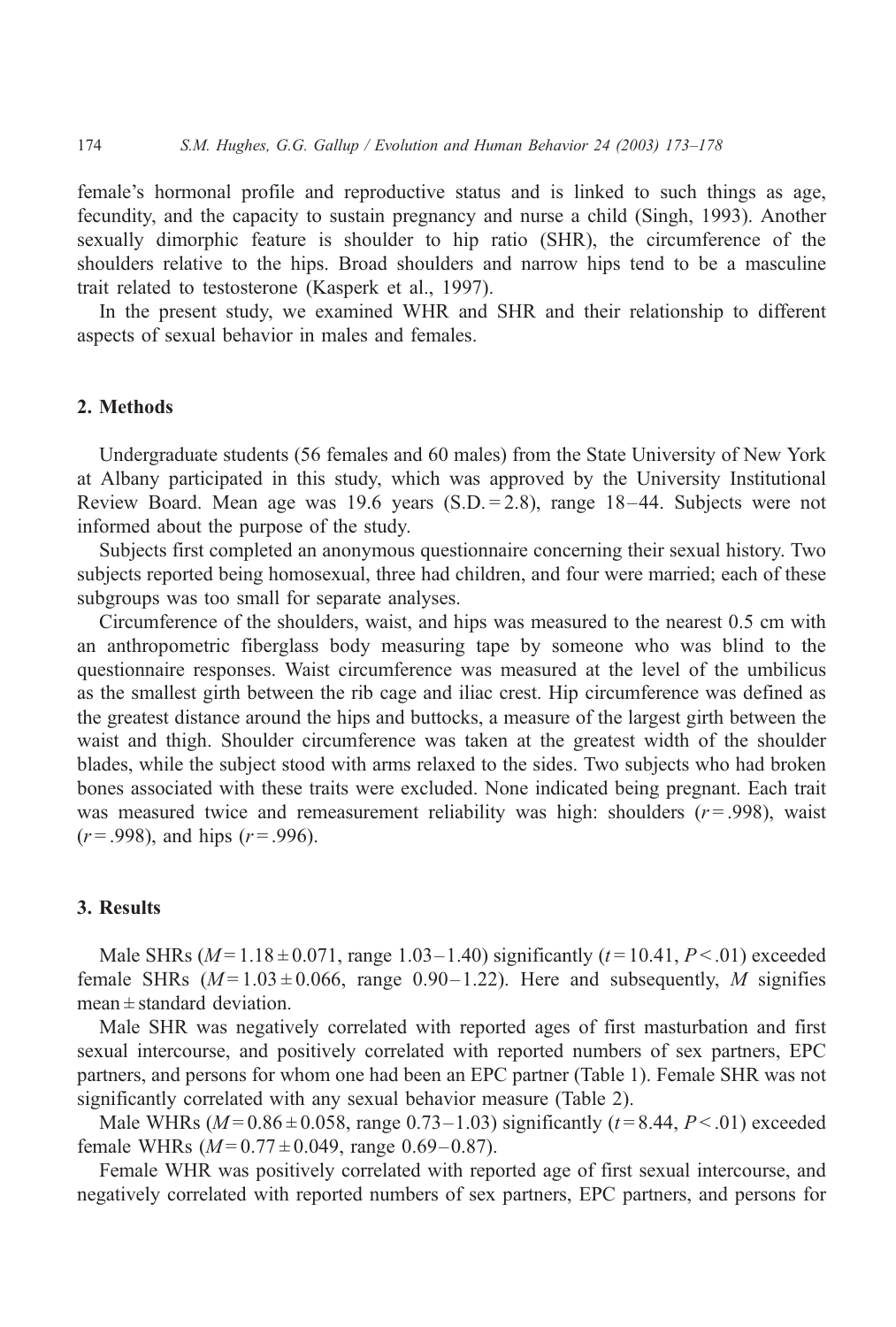| Pearson correlations (sample size) among SHR, WHR and various self-report measures of sexual behavior in males |                                         |            |                              |                                                    |                           |                           |  |  |  |
|----------------------------------------------------------------------------------------------------------------|-----------------------------------------|------------|------------------------------|----------------------------------------------------|---------------------------|---------------------------|--|--|--|
| Males                                                                                                          | <b>SHR</b>                              | <b>WHR</b> | Age of first<br>masturbation | Age of<br>first sex                                | Number of<br>sex partners | Number of<br>EPC partners |  |  |  |
| <b>WHR</b>                                                                                                     | .245(59)                                |            |                              |                                                    |                           |                           |  |  |  |
| Age of first<br>masturbation                                                                                   | $-.370**$ (57) $-.227$ (57)             |            |                              |                                                    |                           |                           |  |  |  |
| Age of first sex                                                                                               | $-.281*$ (50) $-.317*$ (50) $.275$ (48) |            |                              |                                                    |                           |                           |  |  |  |
| Number of<br>sex partners                                                                                      |                                         |            |                              | $.463**$ (59) $.314*(59) - .206(57) - .369**$ (50) |                           |                           |  |  |  |
| Number of<br>EPC partners                                                                                      | $.260*(59)$                             |            |                              | $.193(59) - .134(57) - .325*(50)$                  | $.849**$ (59)             |                           |  |  |  |
| Number of times<br>an EPC partner                                                                              | $.349**$ (59)                           |            |                              | .152 (59) $-.206(57)$ $-.382**(50)$ .804** (59)    |                           | $.909**$ (59)             |  |  |  |

 $* P < .05$  (two-tailed).

Table 1

\*\*  $P < 01$  (two-tailed).

whom one had been an EPC partner (Table 2). For males, WHR was negatively correlated with reported age of first sex and positively correlated with reported number of sex partners.

For males, the most attractive WHR is 0.9 (Singh, 1995). Therefore, we also considered the entire range of WHR by assigning standard deviations in both directions in increments of 0.05. The closer the male WHR was to 0.9, the earlier the reported ages of first masturbation  $(r = .383, n = 57, P < .01)$  and first sex  $(r = .362, n = 50, P < .01)$ . For males with WHR greater than 0.9, age of first masturbation and WHR were positively correlated  $(r=.595, n=13, ...)$  $P < 0.05$ ). For those with WHR below 0.9, age of first sex and WHR were negatively correlated  $(r = -.393, n = 38, P < .05)$ .

Females who were involved in committed relationships had lower  $(t = 2.60, P < .05)$  WHRs (mean =  $0.755 \pm 0.008$ ) than those who were not ( $M = 0.788 \pm 0.009$ ); no such difference was

| Females                           | <b>SHR</b>  | <b>WHR</b>                                          | Age of first<br>masturbation | Age of<br>first sex   | Number of<br>sex partners | Number of<br>EPC partners |
|-----------------------------------|-------------|-----------------------------------------------------|------------------------------|-----------------------|---------------------------|---------------------------|
| <b>WHR</b>                        | $-.107(55)$ |                                                     |                              |                       |                           |                           |
| Age of first<br>masturbation      |             | $.050(37) - .075(37)$                               |                              |                       |                           |                           |
| Age of first sex                  | $-.080(44)$ | $.400**$ (44)                                       | $.358*(32)$                  |                       |                           |                           |
| Number of<br>sex partners         |             | $-.055(55)$ $-.401**(55)$ $-.069(38)$ $-.535**(45)$ |                              |                       |                           |                           |
| Number of<br>EPC partners         |             | $-140(55) -296*(55) -159(38) -358*(45)$             |                              |                       | $.789**$ (56)             |                           |
| Number of times<br>an EPC partner |             | $-.186(55) - .369**(55)$                            |                              | $.086(38) - .179(45)$ | $.582**$ (56)             | $.414**$ (56)             |

Table 2 Pearson correlations (sample size) among SHR, WHR and various self-report measures of sexual behavior in females

 $* P < .05$  (two-tailed).

\*\*  $P < 01$  (two-tailed).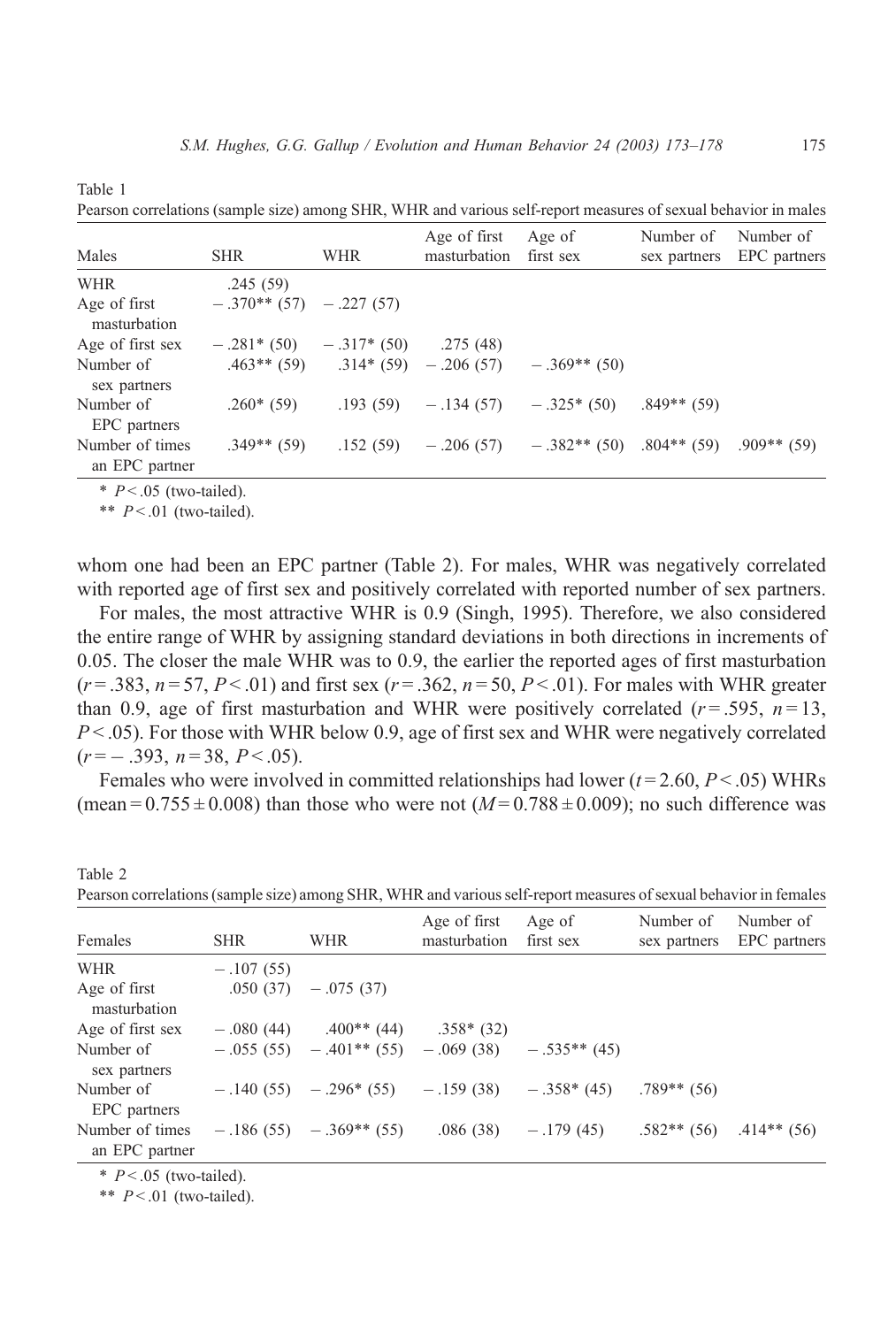found in males. Males who reported EPCs had higher  $(t=3.53, P<.01)$  SHRs  $(M=$ 1.21  $\pm$  0.015) than those who did not (M = 1.14  $\pm$  0.010) and higher (t = 2.06, P < .05) WHRs than those who did not  $(M=0.844\pm0.009)$ . Females who reported an EPC had lower  $(t=2.82, P<0.01)$  WHRs  $(M=0.750 \pm 0.009)$  than those who did not  $(M=0.785 \pm 0.009)$ . No effects of SHR were found in females. Males who reported having been an EPC partner had higher (t=3.72, P < .01) SHRs (M = 1.23  $\pm$  0.025) than those who did not (M = 1.15  $\pm$  0.008), while females who reported such encounters had lower  $(t=2.66, P<.01)$  WHRs  $(M = 0.743 \pm 0.011)$  than those who did not  $(M = 0.781 \pm 0.008)$ .

Interitem correlations among questions are presented in Tables 1 and 2.

### 4. Discussion

We found striking differences between males and females in features of the shoulders, waist, and hips that predict different dimensions of sexual behavior. Since high SHR in men is linked to androgen, while female fertility is related to WHR, these features may be important parameters of mate choice. In fact, both SHR and WHR influence judgements of attractiveness (Dijkstra & Buunk, 2001; Singh, 1993).

Female WHR conveys information about hormonal profile, reproductive maturity, fecundity, and health (Singh, 1993). Moreover, a narrow waist is a cue that a woman is not currently pregnant, and wide hips are correlated with underlying pelvic skeletal morphology that would be conducive to delivering infants. Females in our sample with low WHR reported sex at earlier ages, more sex partners, more EPCs, and more times having been EPC partners. These findings extend those of Mikach and Bailey (1999) who found that women with low WHRs have more casual sex.

The effects of WHR for males were more modest and in the opposite direction: men with low WHR reported later first sex and fewer partners. Perhaps, WHR affects women's mate value more because it is a better indicator of female reproductive status. Weight scaled by height (body mass index or BMI) is also an important feature of female attractiveness (Tovée & Cornelissen, 2001). Although WHR and BMI covary, there is little consensus as to which may be a more specific cue to fertility and pubertal status.

SHR accounted for more variance in male sexual behavior than WHR, with high SHR men reporting earlier masturbation and sex, more partners, more EPCs, and more frequently having been EPC partners. Unlike WHR, SHR was unrelated to all measures in females.

For women, WHRs of 0.67–0.80 are perceived as most attractive and healthy, with an ideal around 0.7 (Singh, 1993). For males, the attractive range is typically 0.85–0.95, with an ideal of 0.9 (Singh, 1995). Low WHR in males is rated as less attractive, and is linked to several diseases associated with reduced testosterone and elevated estrogen production (Singh, 1993). At the other extreme, high male WHR may be indicative of fetal abnormalities and growth retardation (Singh, 1995). When analyzing the male data, we considered deviations in both directions. The closer WHR was to the ideal for males, the earlier the reported ages of first masturbation and first sex, and departures from 0.9 in either direction were associated with later onset of sexual behaviors. A similar analysis of bidirectional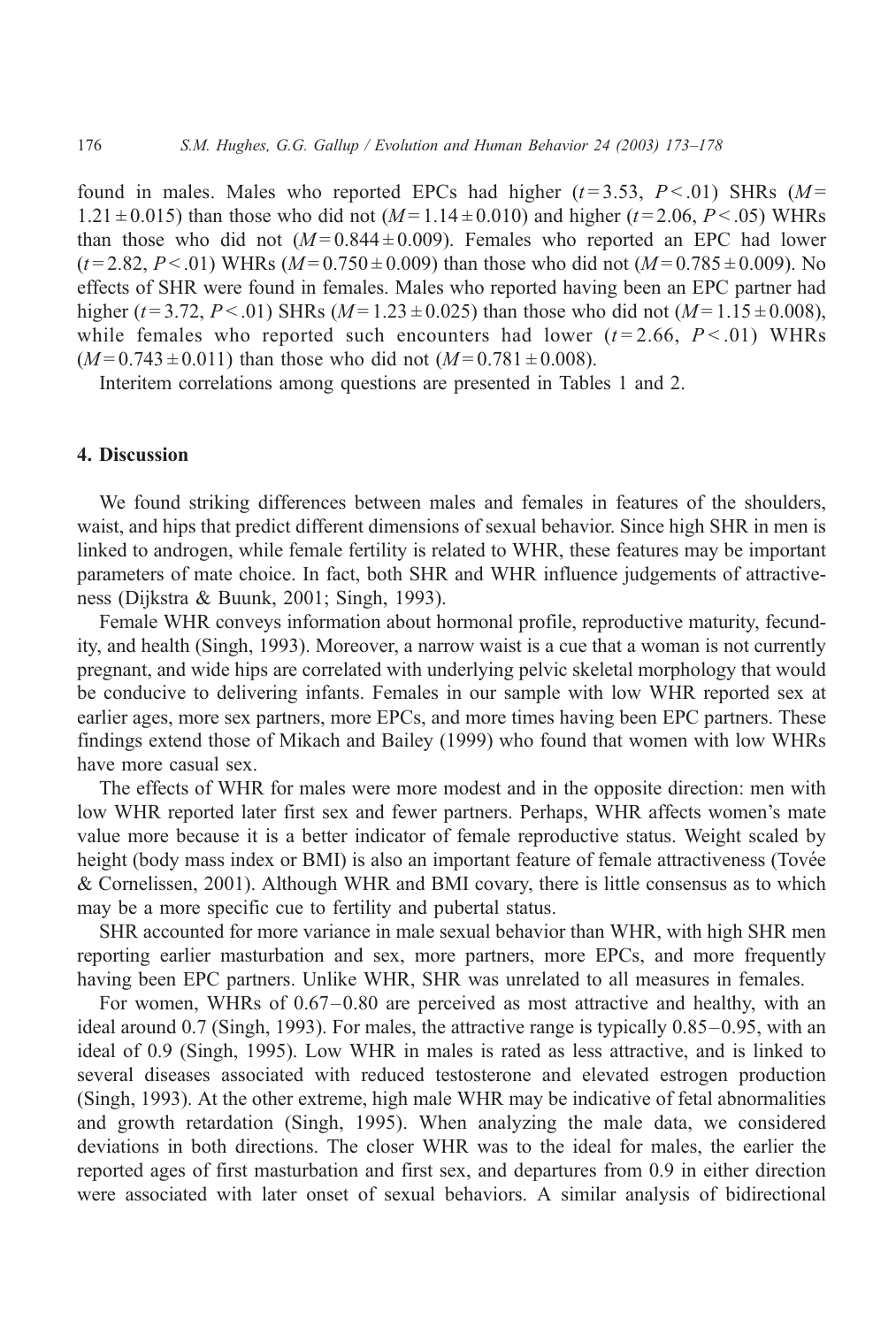deviations was not conducted for females, since, unlike the males, none of the women in our sample had WHRs below the range of attractive values.

There were correlations for both males and females between reporting having an EPC and being an EPC partner, but the association for males was much more pronounced  $(r = .91 \text{ vs.})$  $r = .41$ ). If males with higher SHRs both have more EPCs and are chosen as EPC partners more often, it would appear that women use SHR (or some correlate thereof) in their assessment of mate quality.

Sex differences exist not only in the bodily features used to evaluate potential mates, but also in the evaluation of same sex rivals. Dijkstra and Buunk (2001) found that rivals with a relatively low WHR evoked more jealousy in women than in men, whereas rivals with relatively high SHR evoked more jealousy in men than in women.

The high correlations for males ( $r = .85$ ) and females ( $r = .79$ ) between reported numbers of sex partners and EPC partners may bear on questions of both paternity and abandonment in the face of infidelity. Throughout recent human history, males have often placed a premium on female virginity for a marital partner (e.g., Ford & Beach, 1951). This is commonly thought to be an expression of a paternal assurance strategy, i.e., sexually inexperienced females are assumed to represent a lower risk of cuckoldry. But the question remains: does promiscuity predict infidelity? Our data are consistent with those of Essock-Vitale and McGuire (1985) in suggesting that a substantial proportion of the variance in infidelity can be accounted for in terms of number of sex partners, but this conclusion is compromised by the fact that the number of sex partners is confounded with the number of EPC partners. To correct for this, we subtracted reported EPC partners from total reported sex partners for each respondent to create an estimate of promiscuity apart from EPCs. The resultant number (reported non-EPC sex partners) was still highly correlated with number of EPC partners (females:  $r = .67$ ,  $n = 56$ ,  $P < .01$ ; males:  $r = .50$ ,  $n = 59$ ,  $P < .01$ ), suggesting that promiscuity is in fact a good predictor of infidelity. Indeed, promiscuity among females accounted for almost twice as much variance in infidelity  $(r^2 = .45)$  as it did for males  $(r^2 = .25)$ .

In conclusion, both SHR and WHR seem to be important, sex-specific predictors of sexual behavior. For all the behaviors except masturbation, the question remains whether SHR and WHR makes the person more attractive, or these ratios reflect hormone levels that influence behavior, or both. Extensive research has examined the impact of WHR in females on mate selection, but more attention needs to be paid to the behavioral implications of SHR in males as an important morphological feature.

### References

Dijkstra, P., & Buunk, B. P. (2001). Sex differences in the jealousy-evoking nature of a rival's body build. Evolution and Human Behavior, 22, 335 – 341.

Essock-Vitale, S. M., & McGuire, M. T. (1985). Women's lives viewed from an evolutionary perspective: I. Sexual histories, reproductive success, and demographic characteristics of a random sample of American women. Ethology and Sociobiology, 6, 137–154.

Ford, C. S., & Beach, F. A. (1951). Patterns of sexual behavior. New York: Harper and Bros. and Paul B. Hoeber.